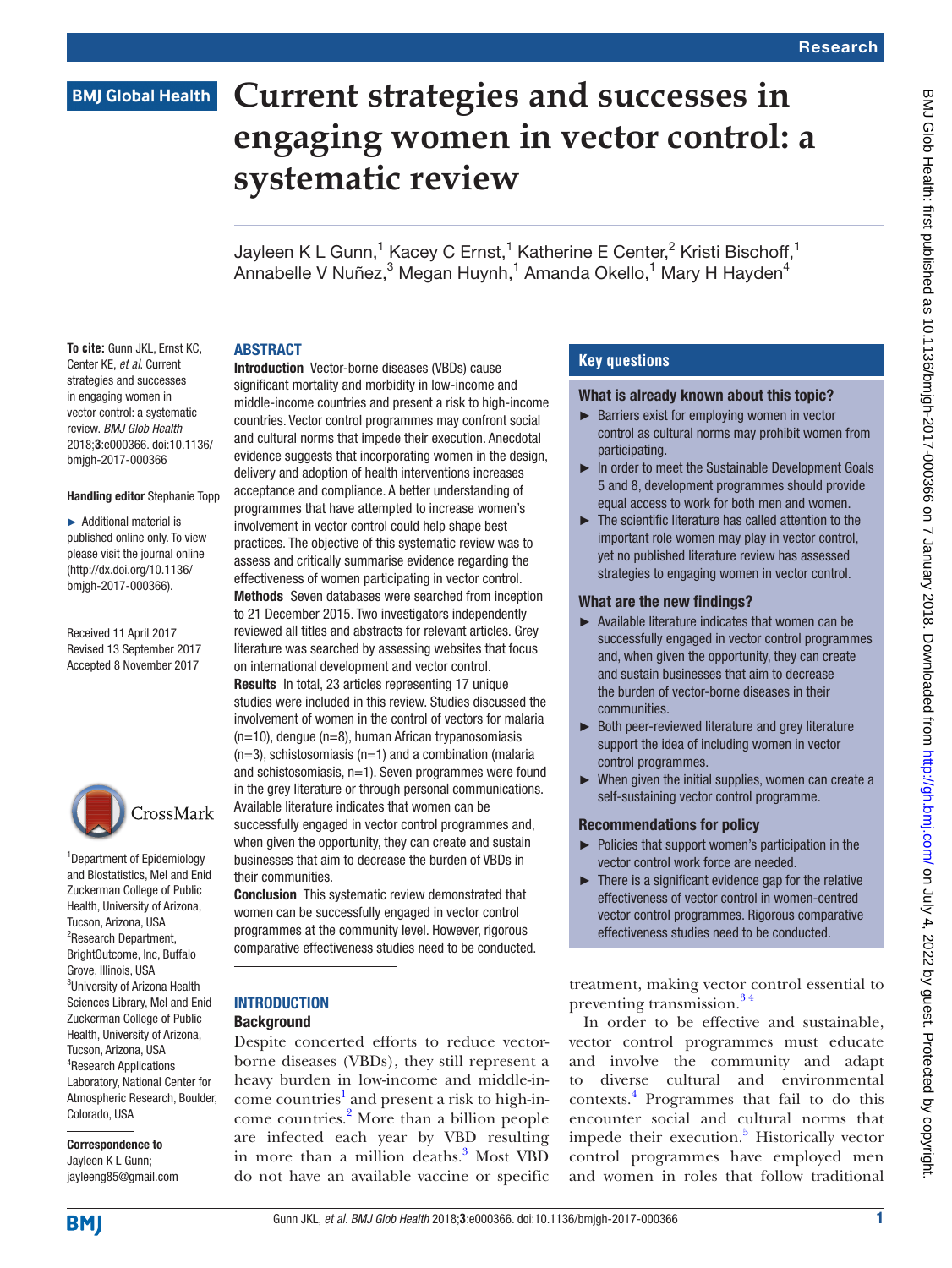gender norms. $6-9$  Men, as compared with women, are more likely to be involved with vector control methods that employ physical labour such as reducing vector habitat, spraying insecticides and improving sanitation.<sup>67</sup> In contrast, studies have demonstrated that women are more actively involved in organising and educating their local communities<sup>[6 8](#page-8-5)</sup> Relatively few studies have examined how local gender norms affect participation in workforce development programmes, $10$  particularly those aimed at reducing VBD. However, strictly adhering to binary gender roles for employment in vector control programmes could impede a vector control programme. For example, indoor residual spraying is conducted in all sleeping spaces in a dwelling. Cultural norms may not permit a woman to allow an unknown adult male to enter the house, let alone the private spaces within the house such as the bedroom. $\frac{11}{11}$  Including women on an indoor residual spraying team may address this concern. While inclusion of women may help address some programme barriers, it could raise others. Gender norms may prohibit women from staying overnight to undertake mosquito sampling, travelling alone, being supervised by males and working with insecticides.<sup>12</sup> Additionally, women-centred vector control programming has led to community pressure to include males.<sup>13-17</sup>

There are two primary reasons for gender mainstreaming vector control programming: (1) providing equal access to work for both men and women as is recommended under the Sustainable Development Goals 5 and  $8^{18}$  and (2) enhancing women's participation, which may lead to improved vector control programme outcomes, as has been demonstrated in other develop-ment programmes.<sup>[19–28](#page-8-11)</sup>

Increasing access for women to participate in economic opportunities and earn an income can influence their agency through economic independence. $^{28}$  Further reaching impacts have also been noted. Some studies reported a shift in attitudes towards pro-gender equality leading to a reduction in violence against women.<sup>[24 26 27](#page-9-1)</sup> These reports indicated that a decrease in economic stress felt by the patriarch leads to a reduction in domestic

violence. However, not all development programmes that sought to increase women's participation and social status have encountered success. For example, some programmes that sought to increase women's bargaining power and negotiation skills and decrease household poverty observed an increased risk of domestic violence towards women.<sup>19 20 22 23 25</sup> In some cases, it was hypothesised that men were dissatisfied with the shifting household roles; therefore, they used violence to control income and household resources. However, one report observed community backlash towards men who were angered by the increased economic status of women.<sup>21</sup>

Enhancing women's participation may also increase the effectiveness of the vector control programme. Anecdotal evidence suggests that when women are involved in the design, delivery and adoption of health interven-tions, there may be greater acceptance and compliance<sup>[9](#page-8-13)</sup> and, thus, greater impact. Other development efforts that have a longer history of gender mainstreaming, including water supply, sanitation and agriculture, have demonstrated significant benefits of women's involvement.[29 30](#page-9-2) For example, in reforestation programmes that were women-led, regrowth was greater and attributed to better adherence with the regulations and women's collaborative strategies. $31$  While men's and women's roles are distinctly different in forestry, their involvement has led to increased food security and the sustainability of the forest.<sup>[32](#page-9-4)</sup> Water development programmes have also demonstrated various benefits when women were involved, including more cost-effective solutions that improved access and reduced corruption.<sup>[33](#page-9-5)</sup>

Although the scientific literature has called attention to the important role women may play in vector control, no published literature review has assessed the scope of women's engagement in vector control.<sup>11</sup> We propose that women can and should be involved in multiple areas of vector control implementation and leadership [\(figure](#page-1-0) 1). In this systematic review, we focus on identifying the ways that women are involved in vector control at the community level. Three primary realms of participation were identified at the community level: women's



<span id="page-1-0"></span>Figure 1 Overview of the integration of women into multiple levels of vector control.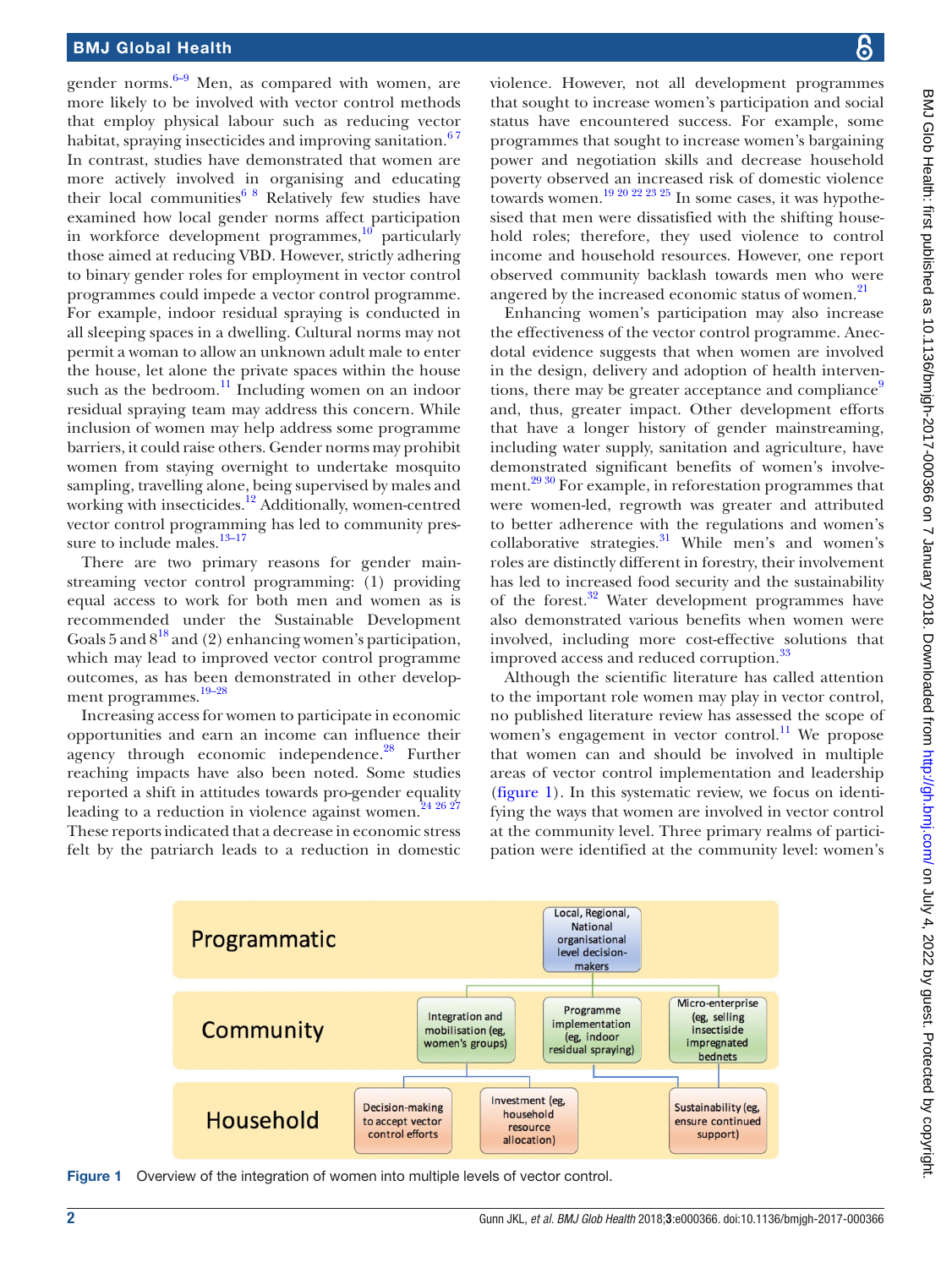involvement in integration of vector control activities into a community and mobilisation; the implementation of top-down programmes such as indoor residual spray programmes and the distribution of long lasting insecticide treated bed nets and micro-enterprises to sell and distribute vector control products.

## **Objective**

The objective of this systematic review was to assess and critically summarise current vector control strategies that engaged women at the community level. In this instance, community-level programmes are defined as those that are implemented in the field at a unit broader than the individual woman's household and narrower than national, state or province level interventions. The geography and scope of the community may vary.

# Methods and analyses

# **Studies**

Studies that were included were required to report involving women in vector control strategies such as indoor residual spraying, mass trapping, habitat modification, community-integrated vector management, larviciding and/orbed net distribution at the community level and higher. No study was excluded based on study type, quality, geographical location or publication status. Only studies published in English were included in this review. This study is reported according to the Preferred Reporting Items for Systematic Review and Meta-Analysis (see online [supplementary appendix A](https://dx.doi.org/10.1136/bmjgh-2017-000366)).  $34$ 

## Search methods for identification of studies

The following databases were searched from inception to 21 December 2015: Pubmed/Medline; Web of Science; EBSCOhost-Medline, PsycINFO, Gender Studies and Popline. The search criteria can be found in online [supplementary appendix B.](https://dx.doi.org/10.1136/bmjgh-2017-000366) A broad range of keywords that focused on women, gender and vector control strategies were first established in PubMed/Medline and then adapted to each individual database to identify a variety of articles from different fields. Because not all organisations submit publications for peer-review, we also searched 'grey literature' by assessing websites that focus on international development and vector control (see [table](#page-3-0) 1). Free text searches combining a variety of search terms such as *women AND 'vector control'* or *female AND 'vector control'* were conducted on each website (see full list in [box](#page-3-1)). The first 100 titles, sorted by relevance, were assessed for inclusion. Because not all websites were able to be searched using this standard procedure, some websites were searched using Google's advanced searching option. Websites were entered into the 'site or domain' line and the search terms entered into the 'all these words' line. Searches were sorted by relevance and the first 100 titles were screened for inclusion.

# Selection of studies

Articles were included in this review if they discussed women's participation in vector control. After duplicates

from the initial search were removed, full abstracts that met the defined inclusion criteria were screened independently by two authors (JG and KB) using a predetermined inclusion form. A third reviewer (KE) was consulted when disagreement or uncertainty about an article's inclusion occurred. Reasons for exclusion based on titles and abstract were documented. All articles that met the predetermined inclusion criteria were retained. Both backward and forward snowballing techniques were used to ensure that all relevant articles were identified.<sup>[4](#page-8-3)</sup> Backward snowballing is a technique where references in an article that met inclusion criteria were screened for additional relevant articles. For forward snowballing, which involved searching for studies that referenced the included study, Google Scholar was used. Forward and backward snowballing was also applied to relevant review articles. It is important to note that only articles that discussed engaging women directly in vector control, not infectious disease treatment or only VBD education, were retained.

# Data extraction and management

Multiple reviewers (JG, KC and AO) used a predetermined form for data extraction. A third reviewer (KE) was consulted if consensus could not be reached by at least two reviewers. When sources contained limited information, data were not reported.

# Assessment of risk of bias and study quality in included studies

Because all data sources were included in this systematic review (ie, peer-reviewed articles, non-peer-reviewed reports, websites and so on), no studies were excluded based on study quality or bias. Quality of articles published in a peer-reviewed journal was assessed using the GRADE approach.[35](#page-9-7) The GRADE approach assigns a quality level of high, moderate, low and very low with randomised control trials starting at high and observational studies starting at low. Websites were not assessed for quality.

# **RESULTS**

# Peer-reviewed literature

The initial literature search within the six databases yielded 3534 articles of which 1784 were duplicates [\(figure](#page-4-0) 2). Of the 1750 unique articles screened, 1560 were excluded based on their title and abstract and 181 were excluded after reviewing the study itself. A total of 23 articles<sup>6</sup> <sup>15–17</sup> <sup>36–54</sup> representing 17 unique</sup> studies<sup>6</sup> <sup>15–17</sup> <sup>37</sup> <sup>38</sup> <sup>40</sup> <sup>42–44</sup> <sup>46–51</sup> <sup>53</sup> were included in this review. Nine studies were retained from the original search, $6^{15}$   $36$   $44-47$   $52$   $54$  and 14 were added from forward and backward snowballing.<sup>16 17 37–43 48–51 53</sup> Ten studies were conducted in low-income countries as defined by the human development index,  $6^{15}$   $37$   $40-45$   $50$  eight in medium-income countries,  $^{16}$   $^{36}$   $^{38}$   $^{39}$   $^{46}$   $^{48}$   $^{53}$   $^{54}$  four in high-income countries<sup>[17 47 49 51](#page-8-15)</sup> and one in multiple countries of varying incomes.[52](#page-9-8) Three studies discussed involving women in vector control programmes for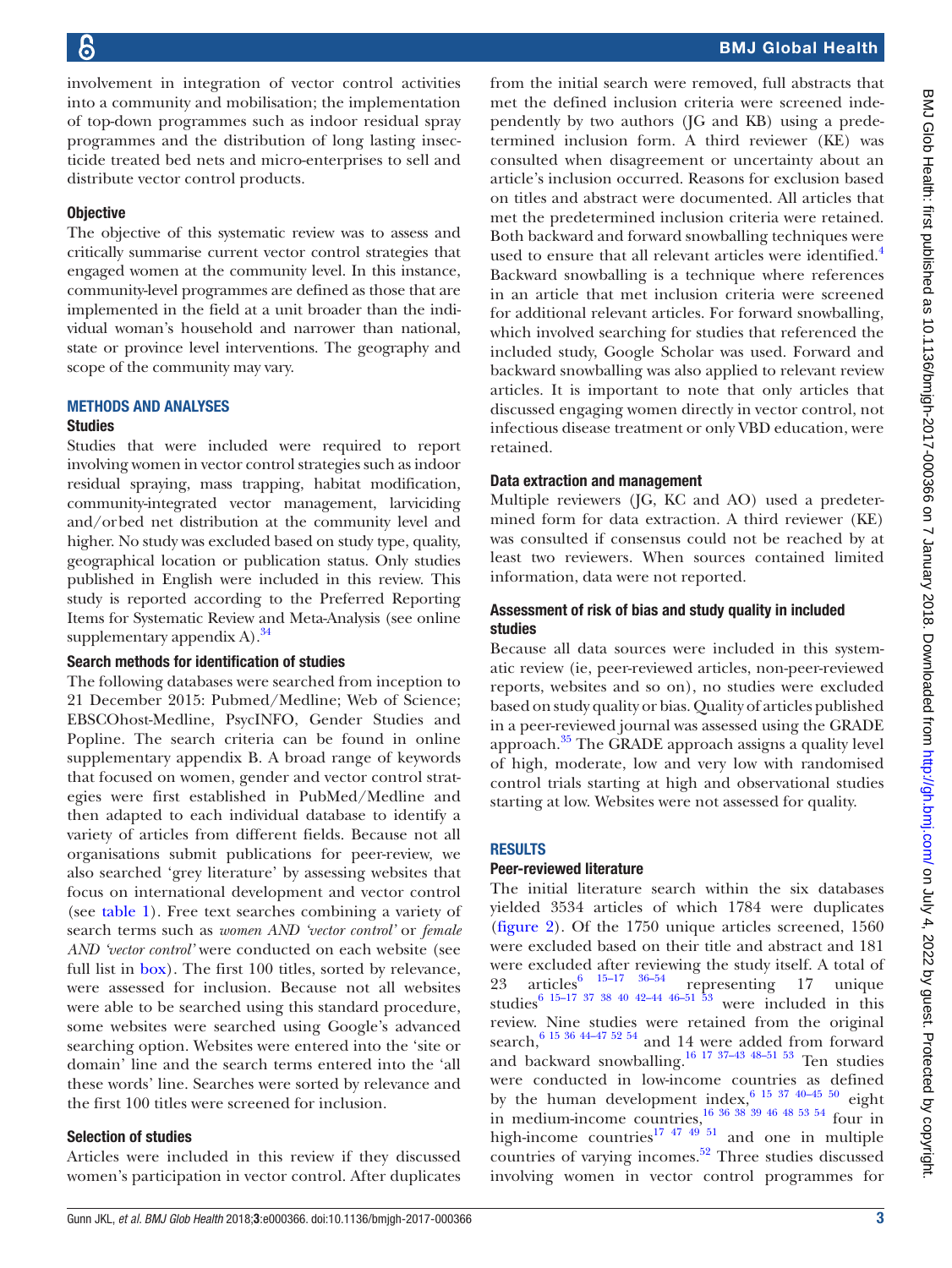<span id="page-3-0"></span>

| <b>Table 1</b> Grey literature search                                         |                                                                                         |
|-------------------------------------------------------------------------------|-----------------------------------------------------------------------------------------|
| Organisation                                                                  | Website                                                                                 |
| African Development Bank                                                      | http://www.afdb.org/en/                                                                 |
| Asian Development Bank                                                        | http://www.adb.org                                                                      |
| Australian Agency for International Development                               | http://www.dfat.gov.au/aid/                                                             |
| Bayer                                                                         | http://www.bayer.com                                                                    |
| <b>CARE</b> International                                                     | http://www.care-international.org                                                       |
| <b>CARE US</b>                                                                | http://www.care.org                                                                     |
| CropLife International                                                        | http://www.croplife.org                                                                 |
| Department for International Development                                      | http://www.gov.uk/government/organisations/department-for-<br>international-development |
| European Centre for Disease Prevention and Control                            | http://www.ecdc.europa.eu                                                               |
| Fiocruz (Brazil)                                                              | http://portal.fiocruz.br/en                                                             |
| <b>Gates Foundation</b>                                                       | http://www.gatesfoundation.org                                                          |
| <b>Innovative Vector Control Consortium</b>                                   | http://www.ivcc.com                                                                     |
| Inter-American Development Bank                                               | http://www.iadp.org                                                                     |
| International Initiative for Impact Evaluation                                | http://www.3iempact.org/                                                                |
| International Institute for Environment and Development                       | http://www.iied.org                                                                     |
| International Livestock Research Institute                                    | http://www.ilri.org                                                                     |
| International Monetary Fund                                                   | http://www.imf.org                                                                      |
| Oxfam                                                                         | http://www.oxfam.org                                                                    |
| President's Malaria Initiative                                                | http://www.pmi.gov                                                                      |
| <b>Roll Back Malaria</b>                                                      | http://www.rollbackmalaria.org                                                          |
| The Global Fund                                                               | http://www.theglobalfund.org                                                            |
| United Nations Development Program                                            | http://www.undp.org                                                                     |
| <b>United Nations</b>                                                         | http://www.un.org/en/                                                                   |
| United States Centers for Disease Control and Prevention                      | http://www.cdc.gov                                                                      |
| United States Agency for International Development                            | http://www.usaid.gov                                                                    |
| Vector Control Research Centre                                                | http://www.vcrc.res.in                                                                  |
| <b>Vestergaard Frandsen</b>                                                   | http://www.vestergaard.com                                                              |
| <b>Wellcome Trust</b>                                                         | http://www.wellcome.ac.uk                                                               |
| Women Organizing for Change in Agriculture and Natural Resource<br>Management | http://www.wocan.org                                                                    |
| <b>World Agroforestry Centre</b>                                              | http://www.worldagroforestry.org                                                        |
| <b>World Bank</b>                                                             | http://www.worldbank.org                                                                |
| WHO                                                                           | http://www.who.int                                                                      |
| <b>World Vision</b>                                                           | http://www.worldvision.org                                                              |

human African trypanosomiasis (HAT), $^{42\,43\,50}_{\phantom{1}\phantom{1}\phantom{1}}$ 8 discussed dengue, $^{16\,36\,39\,46\,47\,52\hbox{-}54}$ 10 malaria, $^{15\,17\,37\,38\,40\,41\,44\,45\,48\,49}$ 1 schistosomiasis $^{51}$  and 1 water-borne diseases including both malaria and schistosomiasis.<sup>[6](#page-8-5)</sup> Study quality varied greatly, with six articles showing high study quality,  $36\frac{38}{39}$   $48\frac{52}{54}$ 

# **Box** Website search term

- <span id="page-3-1"></span>female AND "malaria control"
- female AND mosquito

- female AND "vector control"
- ► women AND "malaria control"
- women AND mosquito
- women AND "vector control"

13 moderate,  $6^{6}$  15–17 41–45 47 49 50 53 3 low<sup>40 46 51</sup> and 1 very low.<sup>37</sup> Results across studies could not be compared due to inherent differences in their design, interventions and outcomes.

# Website searches and personal communications

Thirty-three websites were searched in order to assess current strategies of engaging women in vector control. Five unique programmes were discovered during this grey literature search and included in this review.[14 55–58](#page-8-17) Two additional programmes were added based on personal communications.<sup>13 59</sup> Two programmes were conducted in low-income countries,<sup>[13 56](#page-8-9)</sup> one each in a lower middle income country,<sup>14</sup> a medium-income country<sup>[58](#page-9-14)</sup>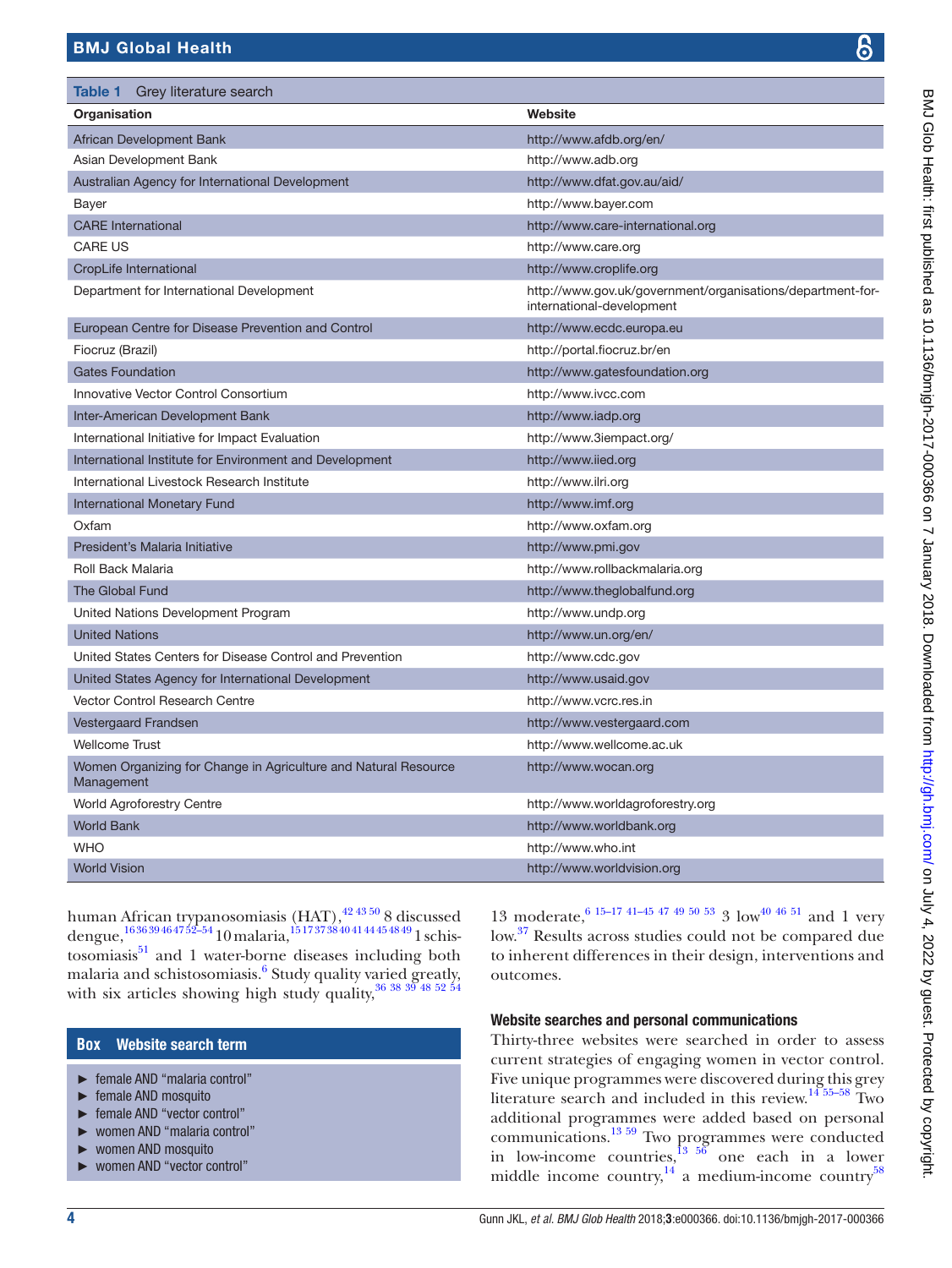

<span id="page-4-0"></span>Figure 2 Literature search and study selection.

and an upper middle income country $57$  and two in multiple countries of varying incomes.  $55\frac{59}{10}$  Three studies discussed involving women in vector control programmes for malaria,[55 57 59](#page-9-16) and four discussed including women in general vector control of mosquitoes.<sup>13 14 56 58</sup> Due to the inconsistent reporting of information, study quality was not assessed on the programmes discovered during this search of websites and personal communications.

## Women's engagement, categorisation of themes

Studies were categorised into the three main themes identified a priori [\(figure](#page-1-0) 1) and further divided by geographic area. Overviews of the studies identified in each theme are provided below (see online [supplemen](https://dx.doi.org/10.1136/bmjgh-2017-000366)[tary file](https://dx.doi.org/10.1136/bmjgh-2017-000366) for details on articles from the database search).

#### Micro-enterprise programmes in vector control

Six programmes were identified that engaged women in micro-enterprise to create and/or provide sustainable delivery of vector control products.<sup>14 15 17 40 41 59</sup> Four of them were conducted in sub-Saharan Africa,[15 40 41 59](#page-8-16) one in Latin America<sup>17</sup> and one in Asia.<sup>14</sup> All of the programmes were focused on malaria control. Five of the six were engaging women and in some cases men and women,<sup>1740</sup> in either making, selling or treating insecticide-treated bed nets.<sup>14 15 17  $\overline{40}$  41 Of those, the Tupendane study in</sup> Tanzania also provided women with polystyrene beads to sell that acted as a layer to prevent mosquito development in latrines and septic tanks.[15](#page-8-16) These differed slightly from the Mama Mosquito project being carried out in Senegal where women, generally over age 40, were trained on the proper procedures and safety protocols to administer

indoor residual spray[.59](#page-9-17) Several of the studies discussed the success of the programmes in terms of women being the primary holders of leadership positions in community-based cooperatives $17$  and the ability of the programmes to provide affordable products and services for the communities in which they were engaged.<sup>17 40 59</sup> None of the studies provided head to head comparison with similar male-led programmes and long-term follow-up had not been undertaken.

## Community-engaged vector control strategies

Of the programmes identified, 18 were targetting smaller geographic areas and employing women in one or more of the following: (1) education, outreach and community building to reduce vector habitat and vector-human contact; (2) habitat identification and destruction and (3) reduction in vector density through trapping, treatment or other means.

## Education, outreach and community-building

The majority (n=10) of community-based programmes that involved women were developed to train volunteers about vector control who subsequently disseminated this knowledge to others.<sup>6 16 36 38 44 45 47–49 54</sup> Some of these also had a broader component in which organisational structures were developed to oversee and monitor the community-level vector control activities[.16 44 48 49](#page-8-14)

In sub-Saharan Africa, three programmes were identified that involved women in outreach and education. None of these programmes solely targeted women's involvement, but women were specifically identified as being involved. These included a project in Kenya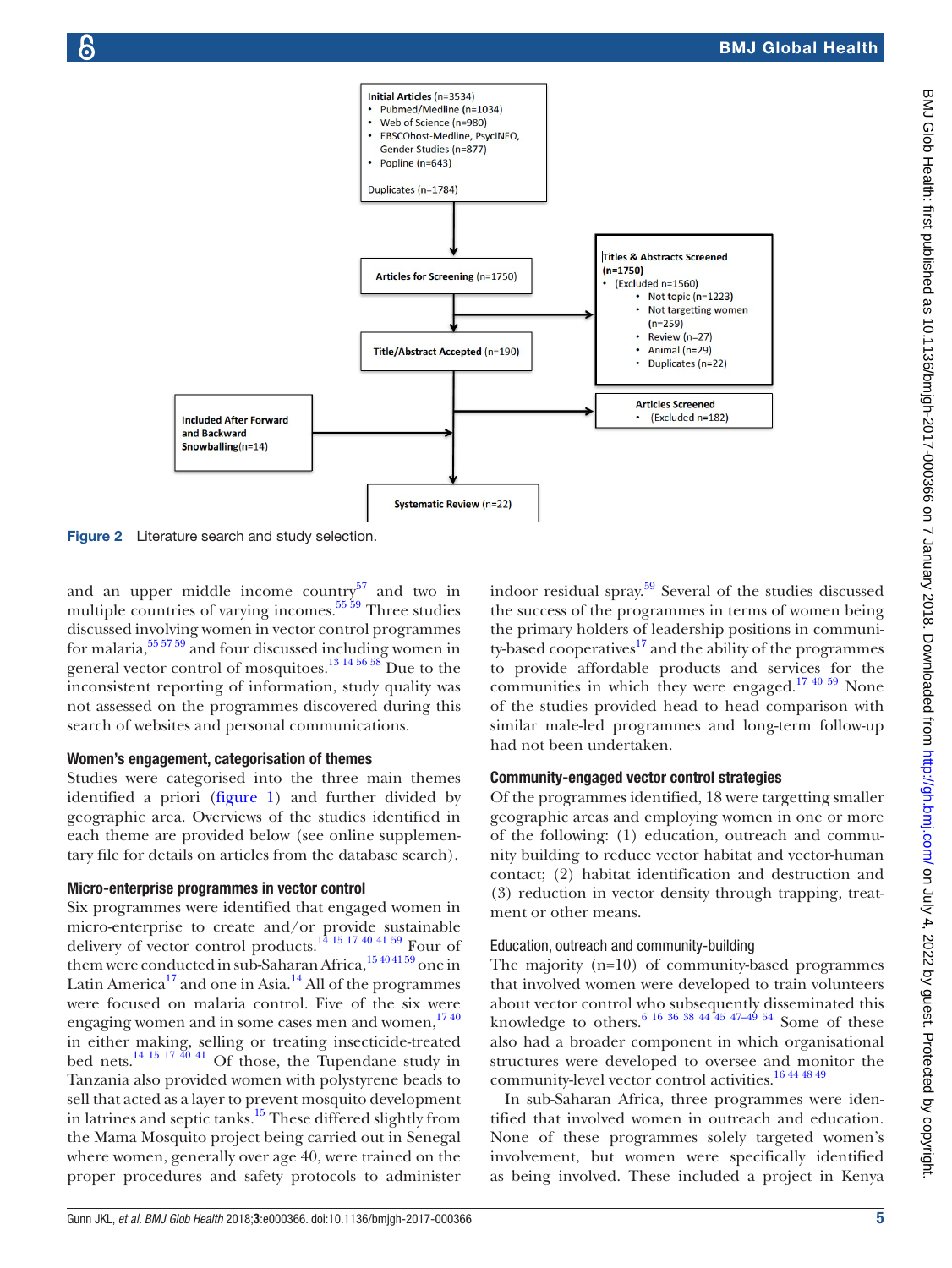that compared vector indices after implementation of integrated vector management in two areas, Malindi and Nyabondo. In Malindi, multiple stakeholders were involved including schools, hospitals, women's groups and malaria scouts (mostly women) who helped educate the public. They attributed the relatively higher decline in malaria cases to increased awareness and reduction in breeding sites. The programme did not specifically compare success by gender, but women were highly involved in the evidence-based decision making, advocacy and social mobilisation, vertical and horizontal collaborations, integrated approaches and capacity building that contributed to the success of the programme [.41 45](#page-9-18) In neighbouring Sudan, the Blue Nile Health Project (BNHP) carried out between 1980 and 1990 engaged women to reduce water-associated illnesses including schistosomiasis and malaria by acting as (1) health educators; (2) village health committees and (3) recipients of the BNHP. Women constituted 75% of the health educators at the BNHP, 40% of the village health committees and 40% of recipients. Study results indicated that health educators and village health committees played a key role in the motivation, organisation and health education of local campaigns prior to vector control implementation. Compared with their male counterparts, female employees of the BNHP played a more active role in health education programmes, self-protection campaigns and treatment of VBDs.<sup>[6](#page-8-5)</sup> In Tanzania, community participation in an insecticide-treated bed net programme involved the development of effective messages that were communicated to community members by posters, skits, talks and lessons. This resulted in a high level of participation, and more people were willing to purchase bed nets and insecticides. A system for accumulation of capital was developed within each village, and a management structure was set up and defined in a locally developed constitution. However, women were only nominated by the community to lead vector control activities when the village was specifically asked to nominate a woman.

In South and Southeastern Asia, seven programmes were identified in which women were involved in community outreach and organisation of vector control. $^{16\,39\,41\,50-52\,56}$  Most were engaged in dissemination of educational messaging through multiple channels to the broader community.<sup>39 41 51 52</sup> However, two of the programmes, one in Indonesia<sup>[56](#page-9-20)</sup> and another in Thailand, $50$  were focused on empowering women to become family leaders and decision-makers about vector control within their own household and among family members. One of the programmes developed a stronger structure in which Accredited Social Health Activists (ASHA), females from local communities with little formal education and no previous experience were supervised by community health workers to deliver messages on the use of bed nets. Additional women from self-help groups measured bed net use in the community. Outcomes were improved in this hierarchical structure as compared with intervention arms with only the ASHA.<sup>[41](#page-9-18)</sup>

Several of the programmes went beyond education-only strategies to address vector control and included community clean-ups,  $39$  breeding source management<sup>51</sup> and specific training to identify the malaria vector. $52$  Several of the programmes had demonstrable results including improved knowledge about dengue,<sup>[39](#page-9-19)</sup> higher bed net use, lower malaria parasite densities,<sup>[51](#page-9-10)</sup> reduction in *Ae*.  $aegypti$  indices.<sup>50</sup> However, in Cambodia, qualitative assessments of women's willingness to engage in community-based vector control indicated that there had been a shift in attitude towards working beyond their own households without compensation. They attributed this in part to ongoing political unrest. Women reported that community-based dengue control occurred, but, in practice, people had limited resources to participate in these activities.[15](#page-8-16)

#### Vector habitat identification and reduction

Four studies were identified in which women were involved in the identification and elimination of vector habitat.<sup>[40](#page-9-12) 42 49 55</sup> One was in sub-Saharan Africa,<sup>40</sup> two were set in southeast Asia<sup>42 55</sup> and one was in Latin America,  $49$ In Tanzania, women made up nearly half (44%, n=28) of community-owned resource persons who were assessed for their ability to detect mosquito breeding sites. Resource persons living in or near their areas of work found a higher proportion of wet habitats containing *Anopheline* and *Culicine* larvae than those that lived outside their areas of responsibility. Both studies in southeast Asia focused on the identification of *Ae. aegypti* habitat. Women were exclusively engaged in Indonesia, $55$  and both men and women were engaged in the Philippines.<sup>[42](#page-9-9)</sup> In the all-female programme, $55$  Breteau indices were reduced significantly after 6months. No reports of the outcomes were made in the Philippines studies but there was one all woman team involved in the programme that reported a sense of personal fulfilment from the training they received and the household visits performed as part of the study. In Nicaragua, community health workers, 90% of which were women, were taught how to identify, count, record and destroy foci within the community. Female participants indicated that women were better equipped to perform the role of vector control within the community as they had better social and negotiation skills and empathy than men. Women also indicated they had more intimate knowledge of the household.<sup>[49](#page-9-22)</sup>

#### Reduction in vector density through trapping

Three studies were identified that used trapping strategies to reduce vector densities, and all were targetting control of tsetse flies that carry HAT. All were focused in eastern Africa including Uganda, $45$  South Sudan $46$  and Tanzania.<sup>53</sup> They ranged in their level of women's involvement. The programme in western Tanzania involved women the least with participants in HAT control; males constituted 92.9% of participants. Reasons for the disparity included reports that men were perceived to be stronger (40%) and earned more money than women,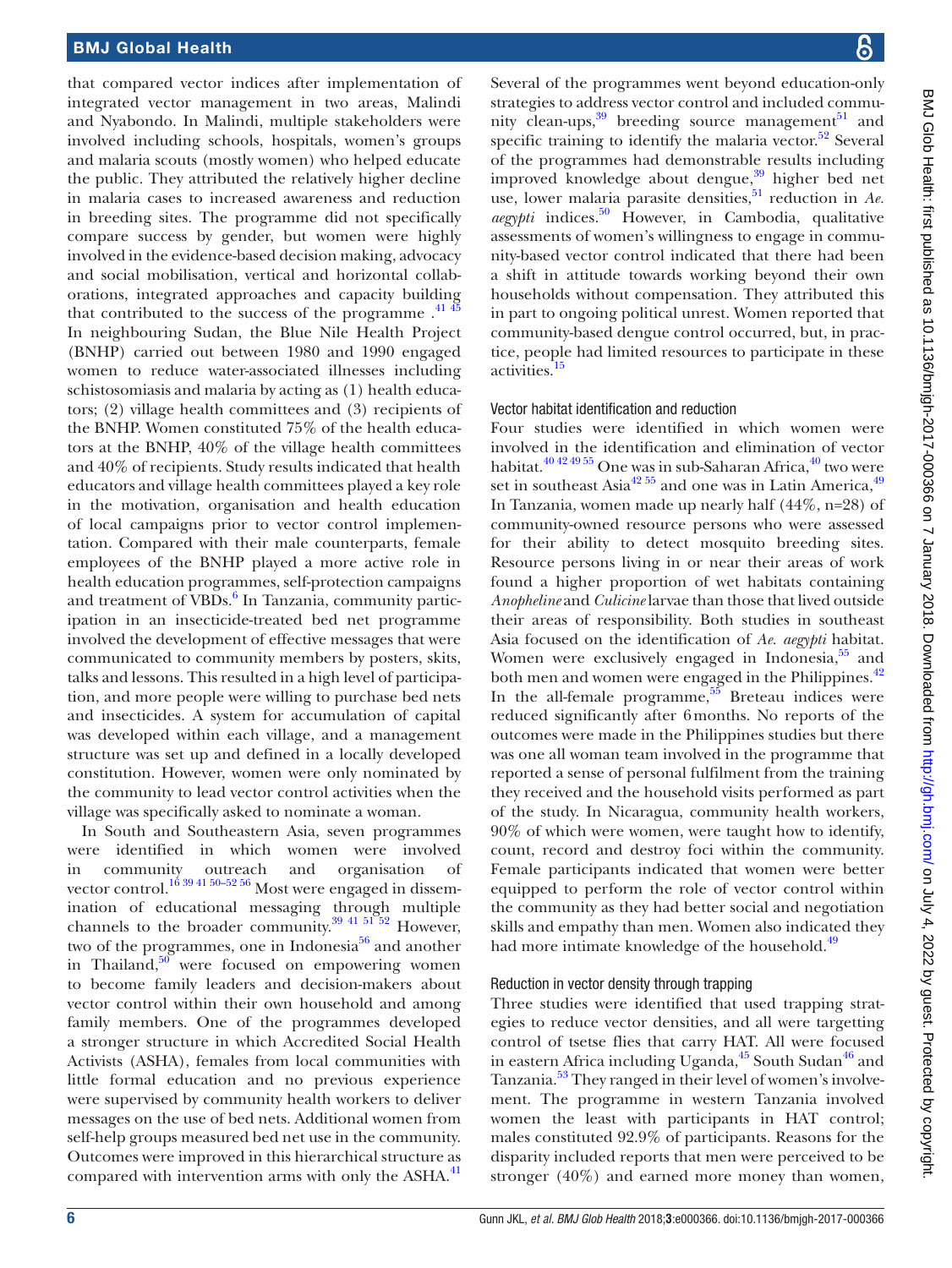but were more likely to suffer from the disease. In South Sudan, women were directly recruited including traditional birth attendants and women's groups. They were involved in screening, treating and setting up traps in high vector-density areas.<sup>46</sup> The average number of flies caught in each trap dropped significantly, from 25 to 3. The prevalence of trypanosomiasis was reduced from 9% to 2%. The success of the programme was attributed to creating traps that were easily constructed from local materials, easy to set up and easy to maintain. In Uganda, local women were recruited to carry out HAT control by placing 'tiny targets' along river banks (Village A). These activities were compared with another village where experts and field technicians ran the control programme (Village B). Overall, women were willing, motivated and organised to successfully manage the tiny targets operation. Their sense of ownership of the project and sense of empowerment increased, which proved to be cost effective. Participants in Village A perceived the intervention as feasible. Because communities maintained them, more tiny targets were functional at 6months postdeployment in Village A than in Village B. At the end of the intervention, women requested replacement targets to deploy the following year. No quantitative comparison has yet been published.<sup>[45](#page-9-23)</sup>

## Reduction in human-vector contact

One study was identified in which women were engaged in producing mosquito repellents from local plants. In Mozambique, women's organisations created Climate Change Health Kits for traditional healers and healthcare workers to provide indigenous and essential plants to ward off mosquitoes and treat medical ailments. $56$  No other information on the role of women or outcomes of this programme was found.

# Highly integrated strategies

While many of the programmes had multiple targets, one study in particular focused on a wide range of interventions as well as a diverse set of countries.<sup>59</sup> This programme was focused on bio-social-ecological control of dengue in India, Sri Lanka, Indonesia, Myanmar, Philippines and Thailand.<sup>59</sup> The common goals across the study sites were to<sup>1</sup>: design, conduct and evaluate multipartnership interventions with emphasis on community involvement and  $10<sup>2</sup>$ assess the effect of the intervention on partners and the vector populations. By developing community-based interventions aimed at reducing dengue vector breeding and viral transmission, the study site mobilised and empowered women's groups as well as student and community groups to decrease vector density. Strong involvement of women in the intervention was reported in all but the Philippines. Although the article reports that women actively participated in the project, authors also acknowledge that women played a minor role in decision-making. Only information regarding women's involvement in India was included in this article. In India, women were instrumental in delivering non-insecticidal water container covers for cement

tanks, drums and barrels. Overall, peoples' knowledge of dengue transmitting mosquitoes was associated with reduced mosquito breeding and production, attributed to increased self-protection with domestic insecticides. Vector control measures substantially reduced the larval/ pupal indices and 'pushed' mosquito breeding to alternative containers. The programmes led to the formation of community groups and other public and private partners.

# Top-down implementation of national control programme strategies

Women were also involved as employees of or volunteers in top-down national or subnational level programmes. Two of the five identified programmes were employment opportunities $^{13\ 58}$  and three were volunteer.<sup>[51 57 58](#page-9-10)</sup> Both programmes that involved employment were crosscountry initiatives for malaria control employed in sub-Saharan Africa; VectorWorks and the African Indoor Residual Spray programme (AIRS). Both began with a systematic analysis of gender norms and women's involvement in the prevention and control of malaria and both specifically targeted increasing the involvement of women. Subsequent strategies were developed to enhance their role. Gender focal points were identified to lead country-level efforts and inclusive policies were enacted. The VectorWorks programme is involved in bed net distribution and strives for equal participation of men and women. Specific policies were not available for review.[13](#page-8-9) The AIRS programme policies were aimed to attract and retain female employees by adapting the physical work environment to ensure privacy for women (ie, safe changing areas, bathrooms and showers for women to use); implementing policies aimed at creating a hospitable work environment; ensuring safety and job security during pregnancy and encouraging women to take supervisory positions.<sup>[55](#page-9-16)</sup> Both programmes are consistently collecting data to track progress and identify areas of improvement. Neither has reported quantitative results of their efforts.

In addition to paid positions, women have also been recruited as part of national-level volunteer efforts to control VBDs.[51 57 58](#page-9-10) The longest standing of these was the Guangxi Schistosomiasis Control programme run by the Chinese government.<sup>[51](#page-9-10)</sup> While women were not the sole target for involvement, the Women's Federation made the project a priority on their local agenda and were involved in activities such as scraping earth, piling up compost, filling up gullies, transforming low-lying land, burning materials in which snails breed, tunnelling through mountains to drain waterlogged lands and reclaiming wasteland. In Iran and India, community health workers and volunteers were recruited for national vector control programmes. $58$  In Iran, most volunteers were women, and the programme in India only included female volunteers. In both programmes, volunteers were primarily trained as health educators, while also receiving specific training on recognising vector habitat and generating and coordinating solutions with residents and community members.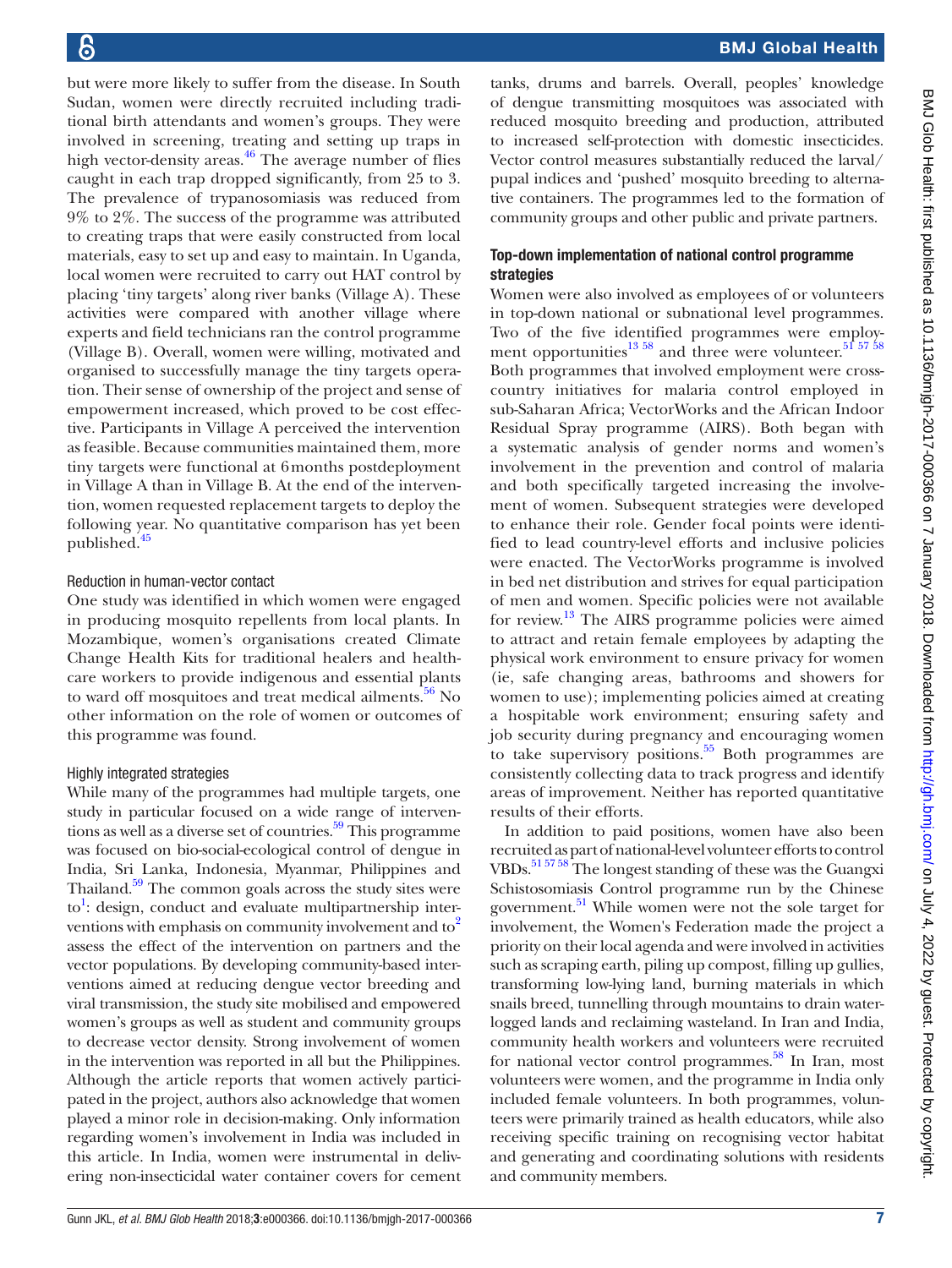#### **DISCUSSION**

This systematic review of scientific and grey literature demonstrated that women are successful at participating in and leading community-level vector control programmes. Although the systematic collection of data on the effectiveness of engaging women in vector control is currently inadequate to draw definite conclusions, most programmes qualitatively supported that programmes benefited from increasing women's participation in vector control. Evidence suggested that using women in vector control strategies can create economic development opportunities for women as well as provide access to communities that may otherwise be hard to reach. Often, a programme's success was contingent on working within existing networks or finding women in the community who were considered trustworthy.<sup>[16 40 43](#page-8-14)</sup> However, difficulties did occur while attempting to engage women in vector control as indicated below.

#### Common difficulties encountered

Many studies discussed multifaceted difficulties that cannot be overlooked. Common barriers to women's participation in vector control included some that were specific to women: (1) the need for flexibility in the workplace as cultural norms often meant women needed to attend to domestic activities before participating in economic activities  $6^{15}$  36 37 39 42 44 45 47 52 54 and others that were broader challenges to vector control; (2) the economic burden of starting a business<sup>41 44 45</sup>; (3) the difficulties of creating a self-sustaining business<sup>15 43 44 47 48</sup>; (4) the political and legal difficulties that were often outside the control of the researchers, the women participating in vector control and the local community leaders $13-17$ ; (5) the lack of equipment and supplies $3744$  and (6) the need for general financial and managerial training.<sup>[15 41 44 45 50](#page-8-16)</sup>

#### Recommendations

Despite the difficulties encountered, studies provided specific recommendations for increasing women's participation in vector control. The first recommendation was to understand the local relationship between traditional and current gender norms while promoting flexibility and economic incentives. $660$  This could help determine how best to continue to help women implement vector control in communities and households. $660$ Several studies that used women as volunteers indicated that women often had domestic activities or work commitments that decreased the time they had available for volunteering.[6 15 36 37 39 42 44 45 47 52 54](#page-8-5) Finding ways to promote flexibility so women can balance household commitments and obtain employment is essential to increasing women's ability to participate. Furthermore, creating economic incentives, instead of relying solely on volunteer work, may increase women's participation and increase gender equity.

The second recommendation centred around the economic burden of starting a business. Multiple projects found success by donating the initial supplies needed for starting a small vector control business.<sup>15 17 40</sup> Women

were then able to sell the initial products for a profit and buy supplies to replenish their inventory. This business model allowed women to build a self-sustaining business without the need for continued government or foreign aid. Additionally, because some studies indicated theft of either money or supplies, $15 \frac{17}{53}$  programmes may need to find innovative solutions to keeping finances and supplies safe.

The third recommendation was to create clear leadership and direction while trying to implement a vector control programme. $3638395254$  As Das and colleagues indicated, community-based interventions that provide the supportive supervision of community health workers with community mobilisation can lead to an increase in efficacy, acceptability and utilisation of community health volunteers.[38](#page-9-26) Because effective leadership and management is essential to the success of any programme, programmes that include training on management and leadership skills may be essential for long-term success.

Last, the fourth recommendation was to build a partnership between the villagers, district authorities and the central government. Because women are often vulnerable to policies and norms that are not supportive of women-centred businesses, many studies discussed the difficulty of creating activities that included women, while also dealing with political pressure in the communities to include men. $13-17$  Furthermore, programmes often encountered difficulties based on national policies that impaired programmes' sustainability such as high import taxes on insecticide.<sup>13 16</sup> 17 <sup>36</sup> 40 <sup>41</sup> 45 <sup>51</sup> 52 By establishing multisectoral collaboration between all parties, programmes may be able to leverage resources and implement policy changes to help protect the rights of women while aiding their ability to keep programmes sustainable.

## Strengths and limitations

This is the first systematic review to assess the evidence for engaging women in vector control. To provide a comprehensive overview of the activities published, we included literature published in peer-review journals and grey literature. This study, however, is not without its limitations. The authors chose a variety of websites that focus on international development strategies. The list of websites is not exhaustive; however, it does provide an overview of current projects that are using women for vector control. Including grey literature allows us to observe the importance of improving collaborations between academic institutions and other organisations, as both have established that including women in vector control should be made a priority. They have also both demonstrated that women are often conscious of their community needs and capacity which makes them successful when given the resources and opportunities to participate in vector control strategies. A limitation of this review is that using women to combat malaria,  $61-66$  dengue  $67$  and schistosomiasis<sup>68</sup> was mentioned in a variety of articles; however, no detailed information could be extracted. Articles in both peer-reviewed journals and grey literature often lacked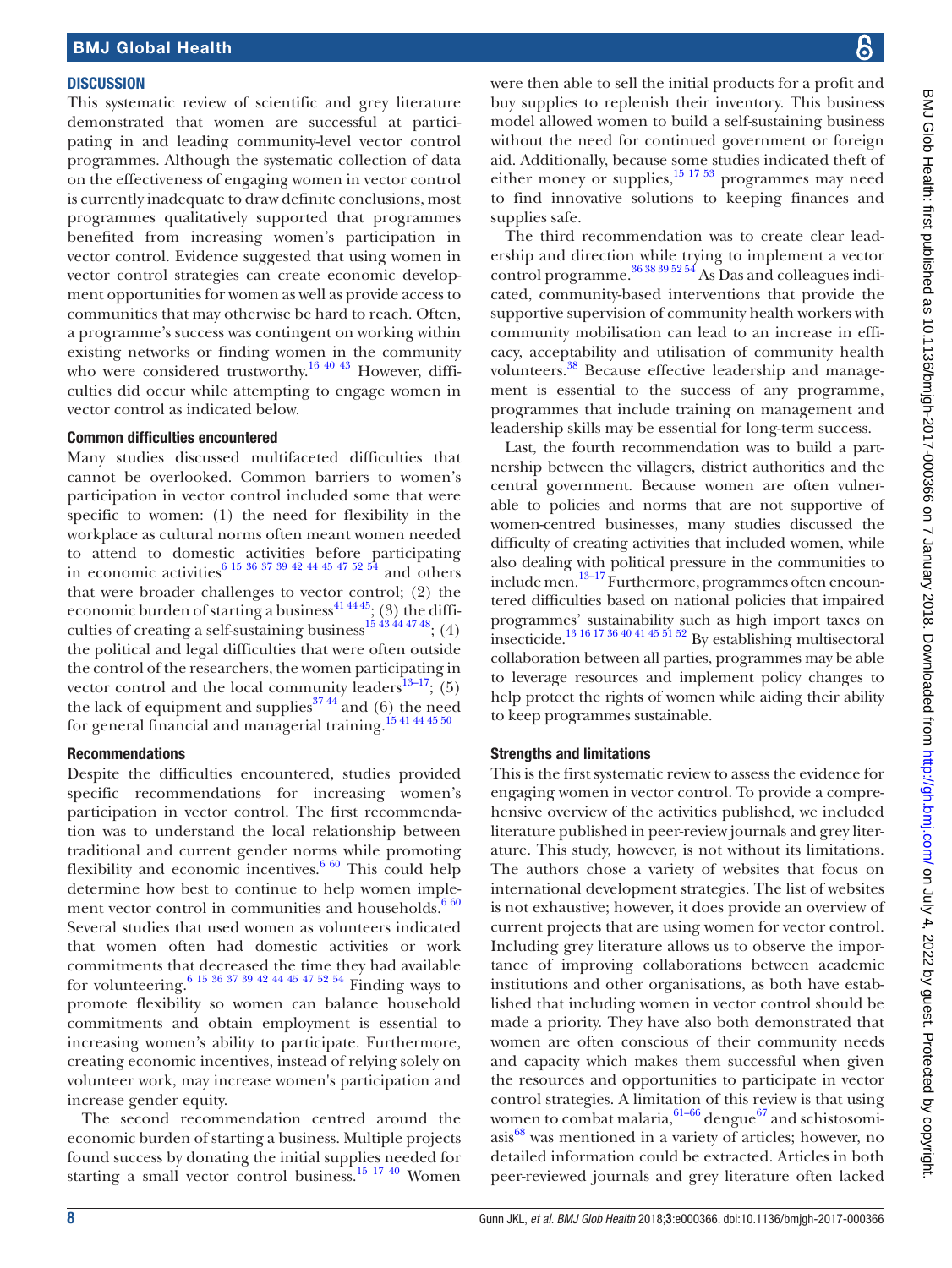detailed information of the roles women are undertaking in vector control programmes.

Another key limitation is the generalisability of the results from specific programmes to other sociocultural contexts. Global reports demonstrate that there is significant geographic variability in gender norms and the status of women. For example, equal inheritance rights for sons and daughters vary greatly by WHO region, ranging from no countries in the Middle East and North Africa (MENA), 33% of countries in South Asia, 76% in sub-Saharan Africa, 85% in East Asia, to 100% of countries in Latin America and the Caribbean (LAC).<sup>[33](#page-9-5)</sup> Further, support infrastructure for women in the workforce who have children varies with maternity leave funded by social programmes in 24% of MENA countries to 62% in LAC.

More studies and programme evaluations are needed that are specifically designed to analyse magnitude of change in the outcomes when women are included in vector control.

#### Implications for policy

VBD control requires an integrated vector management strategy. Women are more likely to stay and live within rural communities and are often differentially impacted by some VBDs including malaria, schistosomiasis and trypanosomiasis. The employment of women, particularly grandmothers, has been beneficial to expansion of development activities, including solar energy.<sup>69</sup> Policies to train individuals who reside in and are likely to stay within a community should be investigated. Empowering women often begins with income-generating activities that give women more economic power within society.<sup>[9](#page-8-13)</sup> Increasing policies and funding that engage women in vector control could provide an economic shift for communities and decrease poverty in households where women are able to establish an income. Policies that create economic opportunities for women to participate in and develop businesses are essential. Equally important are policies that focus on the sustainability of vector control business development.

#### **CONCLUSION**

This systematic review demonstrated that women can be successfully engaged in vector control programmes at the community level in both income generating vector control activities, including micro-enterprise, paid community-level and state and national-level programmes and volunteer positions. There is a significant evidence gap for the relative effectiveness of vector control in women-centred vector control programmes. Rigorous comparative effectiveness studies need to be conducted.

Contributors All authors contributed to the writing and editing of this systematic review.

Funding This work was supported by Bill and Melinda Gates Foundation (Grant number: OPP1129708).

Competing interests None declared.

Provenance and peer review Not commissioned; externally peer reviewed.

Data sharing statement All data are freely available within the supplemental files. No additional data are available.

Open Access This is an Open Access article distributed in accordance with the terms of the Creative Commons Attribution (CC BY 4.0) license, which permits others to distribute, remix, adapt and build upon this work, for commercial use, provided the original work is properly cited. See: [http://creativecommons.org/](http://creativecommons.org/licenses/by/4.0/) [licenses/by/4.0/](http://creativecommons.org/licenses/by/4.0/)

© Article author(s) (or their employer(s) unless otherwise stated in the text of the article) 2018. All rights reserved. No commercial use is permitted unless otherwise expressly granted.

#### **References**

- <span id="page-8-0"></span>1. Berg HV, Mutero CM, Ichimori K. *Guidance on policy-making for integrated vector management*. Geneva: World Health Organization, 2012.
- <span id="page-8-1"></span>2. Savic S, Vidic B, Grgic Z, *et al*. Emerging vector-borne diseases– incidence through vectors. Emerging zoonoses: eco-epidemiology, involved mechanisms and public health implications. *Front Public Health* 2015:9.
- <span id="page-8-2"></span>3. World Health Organization. *Global brief on vector-borne diseases*. Geneva: World Health Organization, 2014.
- <span id="page-8-3"></span>4. World Health Organization, Special Programme for Research, Training in Tropical Diseases.  *Dengue: guidelines for diagnosis, treatment, prevention and control*. Geneva: World Health Organization, 2009. [https://www.ncbi.nlm.nih.gov/books/](https://www.ncbi.nlm.nih.gov/books/NBK143163/) [NBK143163/](https://www.ncbi.nlm.nih.gov/books/NBK143163/) (accessed 12 Sep 2017).
- <span id="page-8-4"></span>5. Coimbra C. Human factors in the epidemiology of malaria in the brazilian amazon. *[Hum Organ](http://dx.doi.org/10.17730/humo.47.3.j18mn0682146021q)* 1988;47:254–60.
- <span id="page-8-5"></span>6. A/Rahman SH, Mohamedani AA, Mirgani EM, *et al*. Gender aspects and women's participation in the control and management of malaria in central Sudan. *[Soc Sci Med](http://dx.doi.org/10.1016/0277-9536(95)00292-8)* 1996;42:1433–46.
- 7. Tin Oo, Parks W, BryanJ, *et al*. Gender, mosquitos and malaria: implications for community development programs in Laputta, Myanmar. *Southeast Asian J Trop Med Public Health* 2001;32:588–94.
- 8. van den Berg H, Knols BG. The Farmer Field School: a method for enhancing the role of rural communities in malaria control ? *[Malar J](http://dx.doi.org/10.1186/1475-2875-5-3)* 2006;5:3.
- <span id="page-8-13"></span>9. Winch PJ, Lloyd LS, Hoemeke L, *et al*. Vector control at the household level: an analysis of its impact on women. *[Acta Trop](http://dx.doi.org/10.1016/0001-706X(94)90104-X)* 1994;56:327–39.
- <span id="page-8-6"></span>10. Banihani M, Syed J. A macro-national level analysis of arab women's work engagement. *[European Management Review](http://dx.doi.org/10.1111/emre.12095)* 2017;14:133–42.
- <span id="page-8-7"></span>11. Jeffery P. *Frogs in a well: Indian women in Purdah*. London: Zed Press, 1979.
- <span id="page-8-8"></span>12. Hayden MH, Barrett E, Benard G, *et al*. *Advancing women's roles in vector control: barriers and opportunities*. *Forthcoming*.
- <span id="page-8-9"></span>13. Baur F. *Personal communication*, 2016.
- <span id="page-8-17"></span>14. BusinessKind. GoodSleep 2016. [http://www.businesskind.org/](http://www.businesskind.org/goodsleep/) [goodsleep/](http://www.businesskind.org/goodsleep/) (accessed 12 Sep 2017).
- <span id="page-8-16"></span>15. Charlwood D. Women's groups and the marketing of health interventions-a Tanzanian experience. *P N G Med J* 2008;51:102.
- <span id="page-8-14"></span>16. Khun S, Manderson L. Community participation and social engagement in the prevention and control of dengue fever in rural Cambodia. *Deng Bull* 2008.
- <span id="page-8-15"></span>17. Kroeger A, Aviñna A, Ordoñnez-Gonzalez J, *et al*. Community cooperatives and insecticide-treated materials for malaria control: a new experience in Latin America. *[Malar J](http://dx.doi.org/10.1186/1475-2875-1-15)* 2002;1:15.
- <span id="page-8-10"></span>18. Queisser M. Gender equality and the sustainable development goals. *OECD Insights* 2016:87–90.
- <span id="page-8-11"></span>19. Agarwal B, Panda P. Toward freedom from domestic violence: the neglected obvious. *[Journal of Human Development](http://dx.doi.org/10.1080/14649880701462171)* 2007;8:359–88.
- 20. Anderberg D, Rainer H. *Domestic abuse: instrumental violence and economic incentives. CESifo working paper No. 3673*. Munich: Ifo Institute, Centre for Economic Studies, 2011. [https://www.](https://www.cesifo-group.de/ifoHome/publications/working-papers/CESifoWP/CESifoWPdetails?wp_id=17257630) [cesifo-group.de/ifoHome/publications/working-papers/CESifoWP/](https://www.cesifo-group.de/ifoHome/publications/working-papers/CESifoWP/CESifoWPdetails?wp_id=17257630) [CESifoWPdetails?wp\\_id=17257630](https://www.cesifo-group.de/ifoHome/publications/working-papers/CESifoWP/CESifoWPdetails?wp_id=17257630) (accessed 12 Sep 2017).
- <span id="page-8-12"></span>21. Bolis M, Hughes C. *Women's economic empowerment and domestic violence: links and lessons for practitioners working with intersectional approaches*. 21. UK: Oxfam, 2015:24–32. [http://policy-practice.oxfam.](http://policy-practice.oxfam.org.uk/publications/womens-economic-empowerment-and-domestic-violence-links-and-lessons-for-practit-594563) [org.uk/publications/womens-economic-empowerment-and-domestic](http://policy-practice.oxfam.org.uk/publications/womens-economic-empowerment-and-domestic-violence-links-and-lessons-for-practit-594563)[violence-links-and-lessons-for-practit-594563](http://policy-practice.oxfam.org.uk/publications/womens-economic-empowerment-and-domestic-violence-links-and-lessons-for-practit-594563)
- 22. Hidrobo M, Fernald L. Cash transfers and domestic violence. *[J Health Econ](http://dx.doi.org/10.1016/j.jhealeco.2012.11.002)* 2013;32:304–19.
- 23. Hidrobo M, Peterman A, Heise L. The effect of cash, vouchers, and food transfers on intimate partner violence: evidence from a